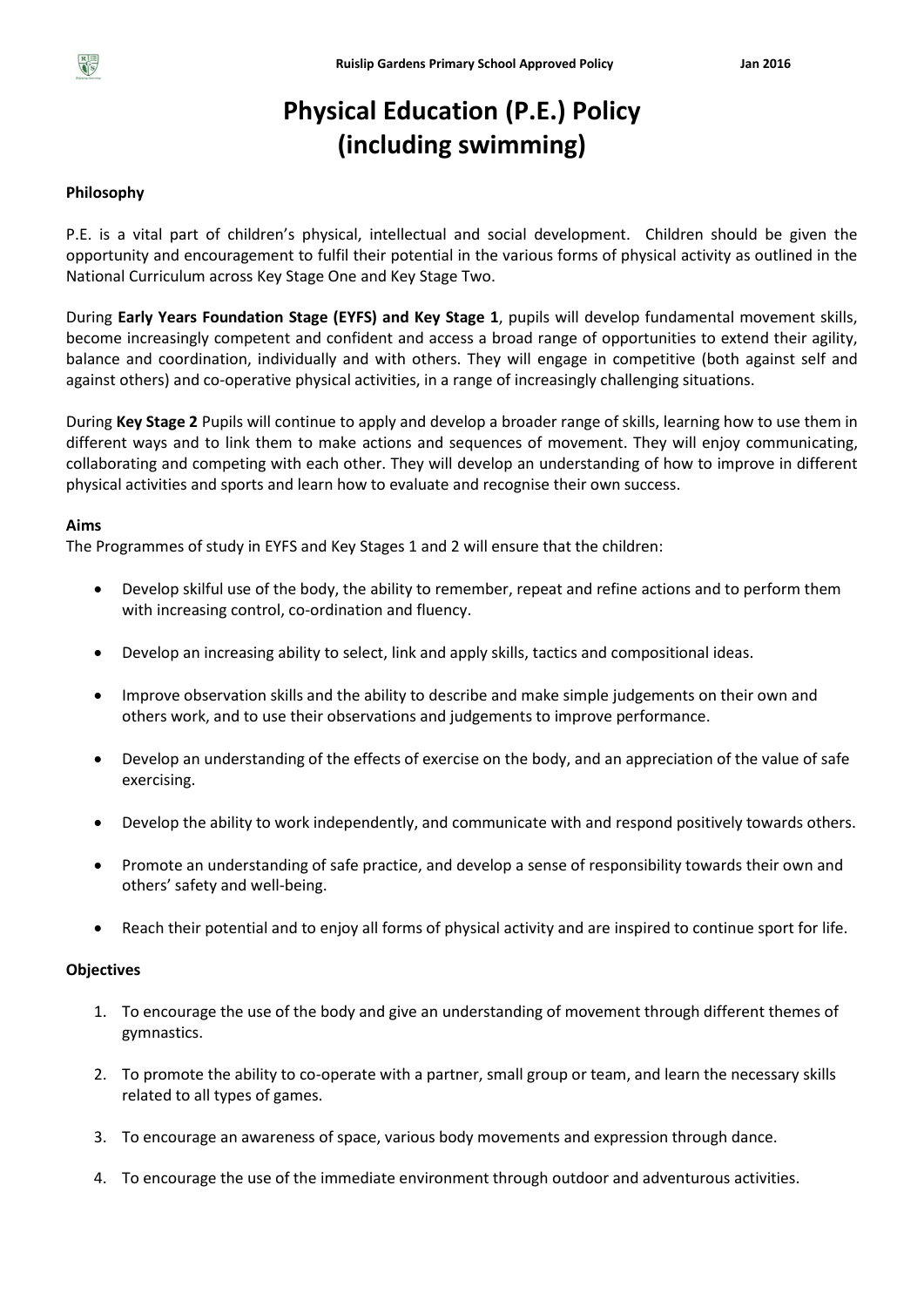

- 5. In Year 4 children are given the opportunity to learn to swim, gain confidence in the water and reach their full potential in swimming.
- 6. To encourage healthy competition through participation in inter-school tournaments.
- 7. To enhance our extra-curricular programme through the out-of-hours opportunities provided by outside agencies.

## **Entitlement**

The school provides all pupils with the full entitlement of two hours high quality PE a week. This it delivers through two lessons of 1 hour duration with is taken by the class teacher or an outside provider.

*EYFS:* (x 1 lessons - 1 hour duration). The outdoor classroom, which has a physical development area, is available every day for the children. This accounts for the second hour of physical education.

*Key Stage 1 & Key Stage 2* (x 2 lessons - 1 hour duration each lesson)

Each class is timetabled so that they can access the hall for the duration of the unit that they are studying.

### **Curriculum**

The timetable and scheme of work is centrally planned by the PE Subject Leader and Deputy Head. (See appendix 1)

The school follows the progressive schemes of work provided by Create development. The real PE programme provides fun and simple to follow scheme of work and support for Early Years Foundation Stage, Key Stage 1 and Key Stage 2 practitioners that gives them the confidence and skills to deliver outstanding PE. It is fully aligned to the new National Curriculum and Ofsted requirements and focuses on the development of agility, balance and coordination, healthy competition and cooperative learning through a unique approach.

The school also follows the Rawmarsh scheme of work for Gymnastics, Dance, Games and Outdoor and Adventurous Education. The relevant units are made available to all staff who teach them and staff are expected to evaluate these units, feeding back to the subject leader. This allows for curriculum review in relation to content, progression, continuity, teaching and learning. Individual lessons should be evaluated to inform planning and ensure differentiation.

Whilst retaining its unique contribution to a pupil's movement education, physical education also has considerable potential to contribute to much wider areas of learning. It is considered important that physical education is integrated into the whole school curriculum for the development of pupils' communication, Maths, PSHE, Science and Computing skills.

# **Swimming** (see appendix 4)

At Key Stage 2, swimming is taught by Swimming Instructors at the pool. (See appendix 4) Any staff at the school who teach it have been on a specialist swimming course. Information on progress, assessment of attainment is provided by this person in consultation with the class teacher who accompanies the children to their swimming lesson.

# **Skills and Attitudes**

Physical Education helps to establish self-esteem through the development of physical activity. It should assist pupils in accepting both success and failure in all aspects of the programme.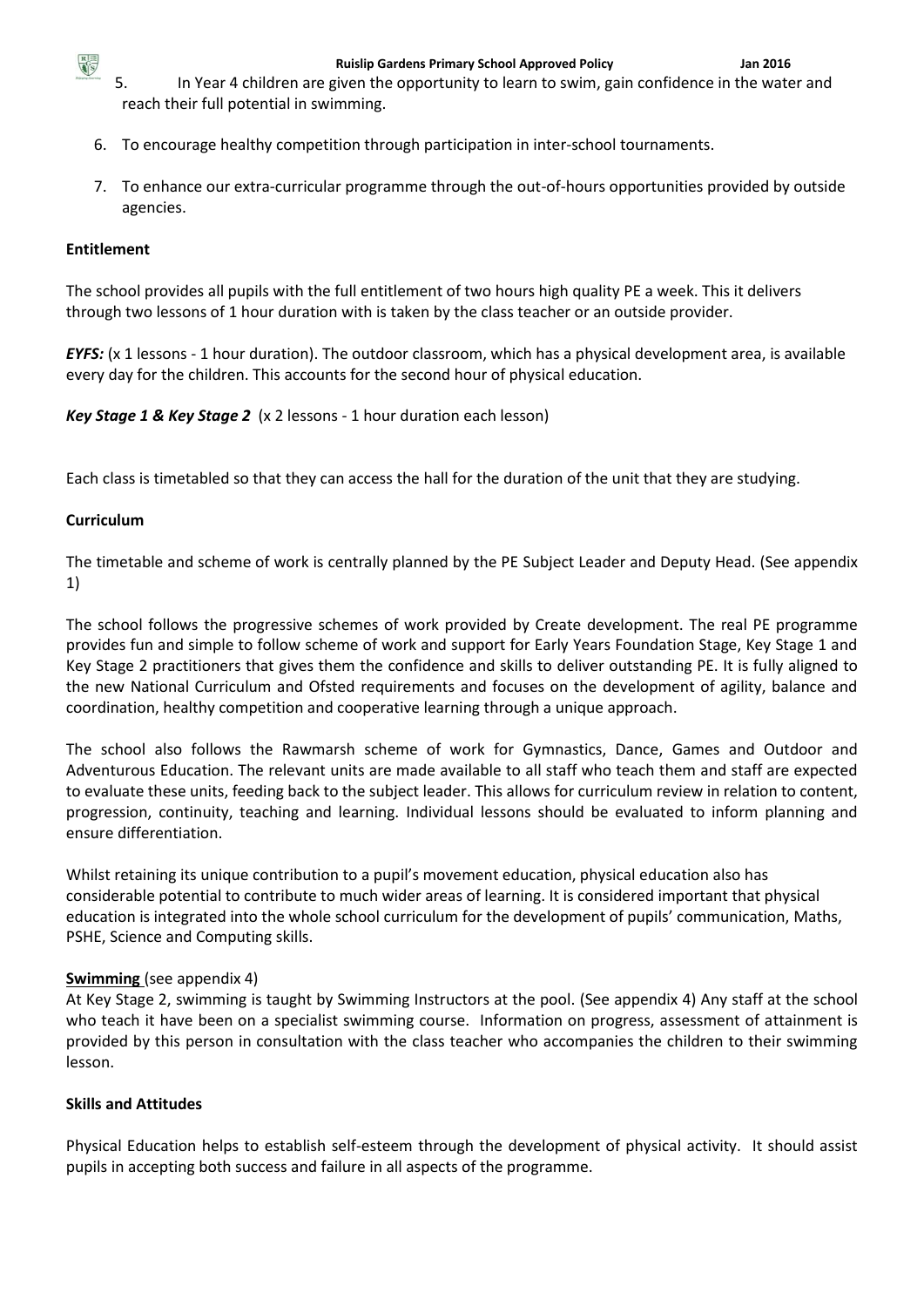

By establishing positive attitudes towards P.E. firm foundations are laid for the promotion and development of a healthy lifestyle. This will aid the development of good self-image, foster positive social relationships and facilitate purposeful use of leisure time.

# **Teaching and Learning**

Children should be taught:

- to engage in activities that involve the whole body, maintain flexibility and develop strength and endurance.
- to solve problems that they will encounter in the course of their physical activities.
- to evaluate and modify their own work.
- to consolidate and practise particular skills.
- to observe the conventions of fair play and good sporting behaviour.
- to be aware of the effects and consequences of their actions on others and on the environment.
- to appreciate the strengths and be aware of the weaknesses of both themselves and others.
- to be concerned with their own and others' safety.
- to understand the importance of warming up and recovering from exercise, thus preventing injury.
- to learn skills in the gymnastics, dance, games, swimming, athletics, outdoor and adventurous activities as outlined in the National Curriculum.
- to understand the need for suitable clothing in P.E. and that working in bare feet is beneficial in dance and gymnastics. Jewellery is not allowed to be worn (see Appendix 2) and verrucae must be covered (see Appendix 3).
- the correct use and care of P.E. equipment.

The structure of the scheme of work will promote teaching and learning as it provides both continuity and progression. This scheme of work specifies progression of skills, knowledge and understanding.

# **Record Keeping and Assessment**

Teachers observe pupils systematically to structure their learning and monitor their progress and complete assessments on SIMS twice during the academic year. In accordance with the school's policy parents will receive a written report on all aspects of a pupil's school work at the end of the summer term. This will include PE and should indicate to the parents the range of activities covered and areas of personal strength and weakness.

# **Resources**

All resources are recorded on the resources for PE list (available from the PE Subject Leader). These are regularly reviewed in order to ensure they are appropriate to the range of ages, abilities and needs of the children in order to enhance learning.

A budget per annum is available to PE, alongside Sainsbury vouchers.

The majority of resources are kept in the outdoor P.E cupboard, gym resources are situated in the upstairs hall. There is a range of teacher resources in the tower as well as saved on the system.

Resources should be counted out and counted in, returned in good condition and working order. The pupils should be encouraged to:

- Look after resources
- Use different resources to promote learning
- Return all resources tidily and to the correct place (staff should oversee) to enable teachers to fully utilise what is available.
- Be told of any safety procedures relating to the carrying or handling of resources.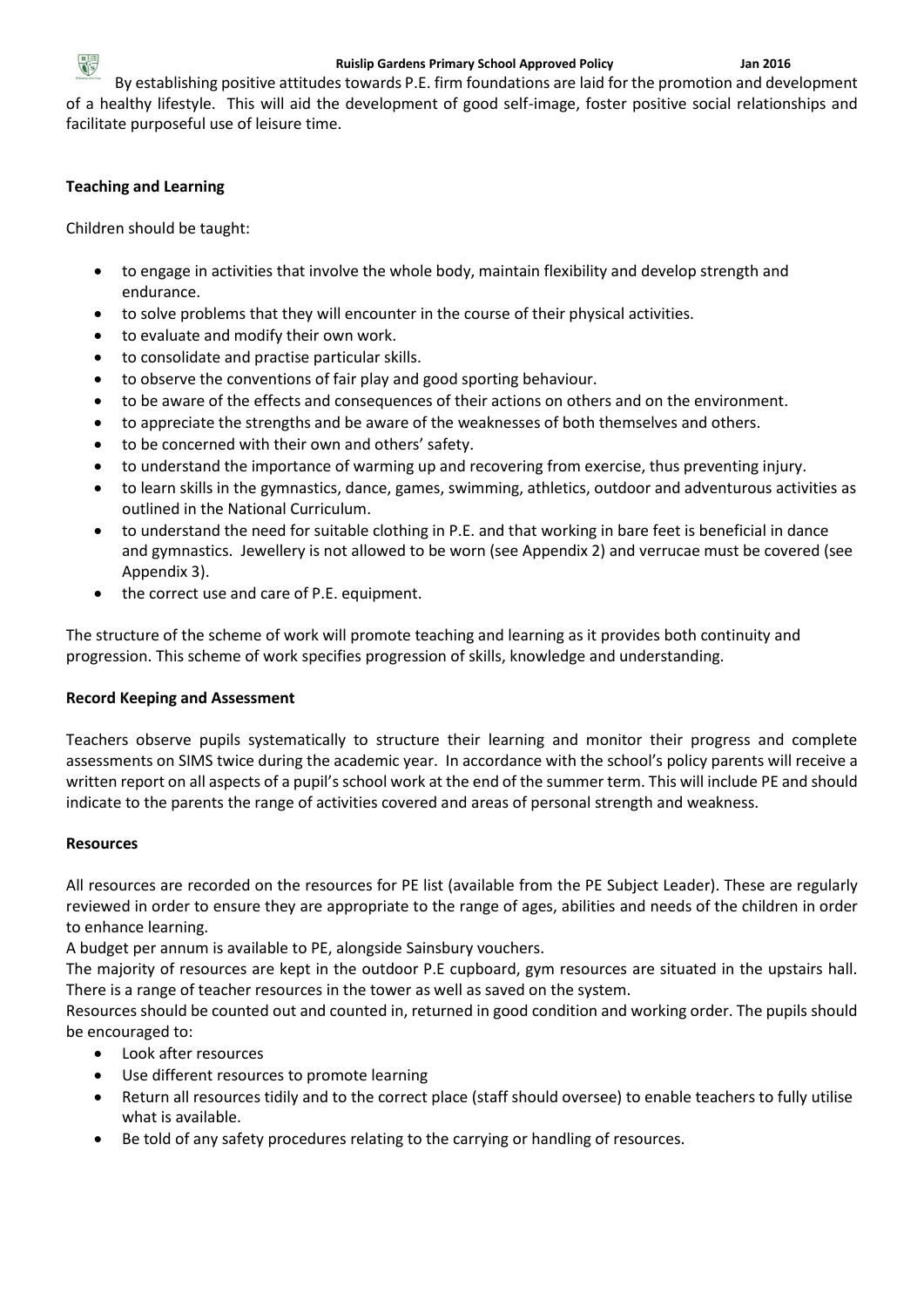All teachers should make themselves aware of the health and safety arrangements for the areas of activity that they are teaching. This school follows the "Safe Practice in Physical Education" guidance provided by AfPE. All pupils must be taught how to handle and carry apparatus, resources appropriately. They should be taught to recognise hazards, assess the consequent risks and take steps to control the risks to themselves and others.

Staff who lack confidence in teaching areas of activities will be supported by access to INSET training either in school or on LA courses.

All staff ensure that asthma bags are taken with them during P.E lessons and record when a child has taken their pump.

# **Equal Opportunities**

All children, regardless of race, sex, culture or disability, should benefit through P.E. Every pupil has equal access to national curriculum physical education. Learning experiences are differentiated in such a way as to meet the needs of all pupils.

All pupils in the school have equality of opportunity in terms of curriculum balance, curriculum time, use of resources, use of facilities and access to extra-curricular activities.

# **Differentiation**

Physical education in the school will comply with the three basic principles for inclusion in that it will:

- Set suitable learning challenges
- Respond to pupils' diverse learning needs
- Strive to overcome potential barriers to learning and assessment for individuals and groups of pupils

The action necessary to respond to an individual's requirements for curriculum access will be met through greater differentiation of tasks and materials, consistent with school-based intervention as set out in the SEN Code of Practice. Some pupils may need specialist equipment and approaches or to alternative or adapted activities, consistent with school-based intervention augmented by advice and support from external specialists, or in exceptional circumstances, with a statement of special educational needs.

Any classroom support provided must extend into physical education lessons as appropriate. Teachers and Adults Other Than Teachers (AOTTs) working with the children will be made aware of any pupils who have special educational needs or medical conditions. The SENCO will liaise with all staff to ensure all pupils' needs are met in relation to teaching and learning in PE.

# **Continuity and Progression**

A grid showing the Whole School P.E. Programme is attached (see Appendix 1). Long and medium term planning based on the National Curriculum document is in place ensuring continuity and progression.

# **Monitoring and Evaluation**

The PE Subject Leaders will be involved in the long and medium term planning and have access to the short term plans which will be evaluated and discussed at the end of each term.

Monitoring and evaluation of children's work will be carried out via SIMS and will be overseen by the P.E. Subject Leader.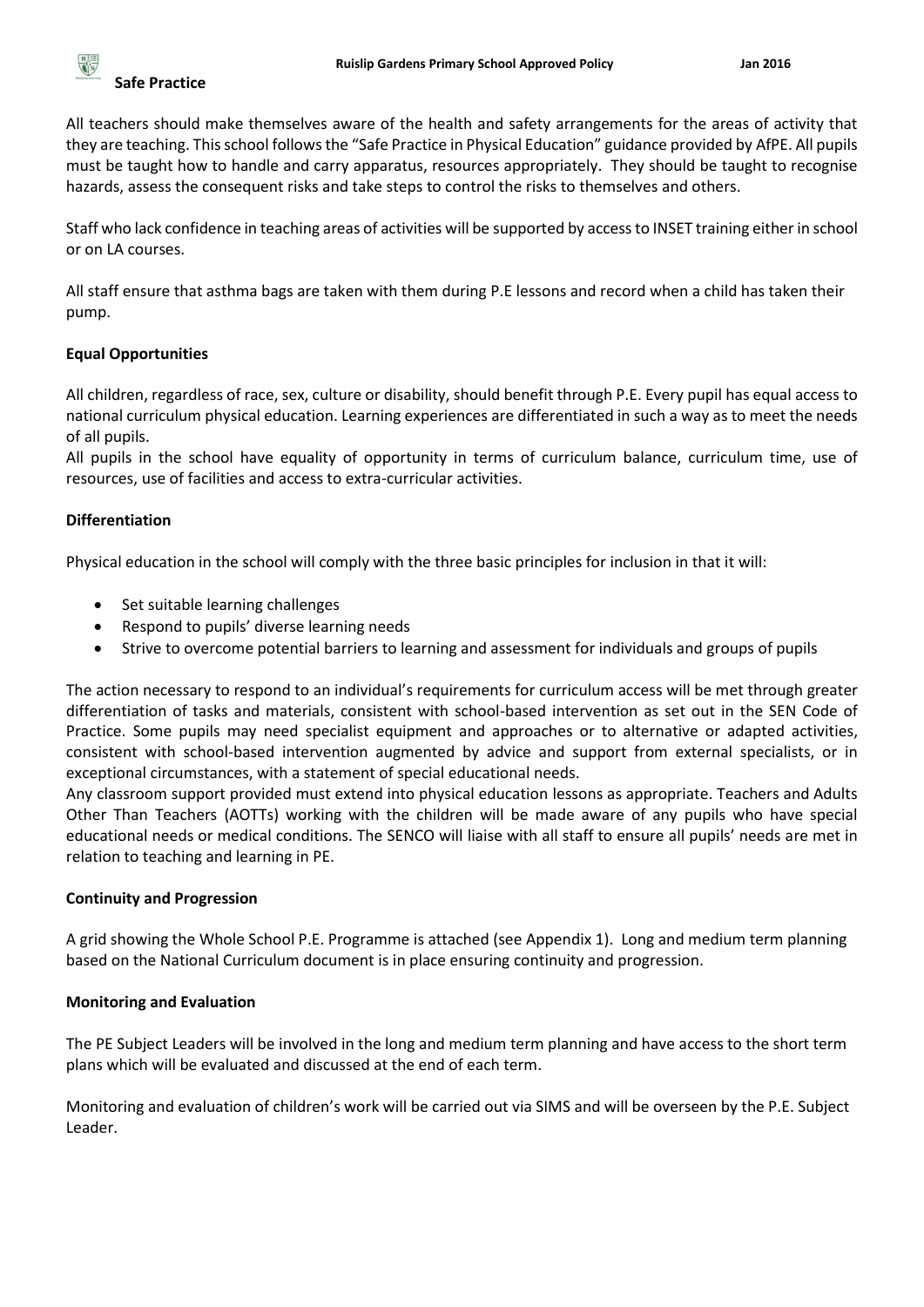

#### **Sports Premium Funding**

The government is providing additional funding of £150 million per annum up till 2020 to improve the provision of Physical Education (PE) and sport in primary schools. This funding - provided jointly by the Departments for Education, Health and Culture, Media and Sport and is allocated to primary school head teachers.

This funding is ring-fenced and therefore can only be spent on provision of PE and sport in schools. Funding will be calculated by reference to the number of primary-aged pupils (between the ages of 5 and 11), as recorded in the annual schools census.

# Purpose of funding

At Ruislip Gardens Primary School, we spend the additional funding on improving our provision of PE and sport. Please see the school website for details of our spending and impact of the Sports Premium which includes an annual Sports Premium action plan. We are required to include details of our provision of PE and sport on our school website, alongside details of our broader curriculum, so that parents can compare sports provision between schools, both within and beyond the school day.

#### **Staff Continued Professional Development (CPD)**

All staff should take part in professional development to ensure secure subject knowledge, awareness of health and safety procedures and up to date knowledge. Staff should be comfortable and competent in the area of activity being taught. Staff should indicate where they feel they need support so that appropriate support can be given by either the subject leader or the PE Adviser through INSET. Full lists of courses are displayed in the staff room.

#### **Out of School Hours Learning (OSHL)**

The school offers a wide range of lunch-time and after school activities. These are open to any pupil in the relevant year group. Staff will notify pupils of any cancellation, rearrangements of clubs as soon as possible.

#### **Adults other than teachers (AOTTs)**

Adults other than teachers will be monitored and evaluated by the Leadership team. They must be DBS checked and have appropriate qualifications or experience. They will be observed at first to check for competency and there after AOTTs that run a club will always have a teacher on site and available to help if needed.

AOTTs that help transport children to events must have the appropriate car insurance and booster seats if needed. AOTTs will be asked to read and complete the transportation letter, which will be kept on file.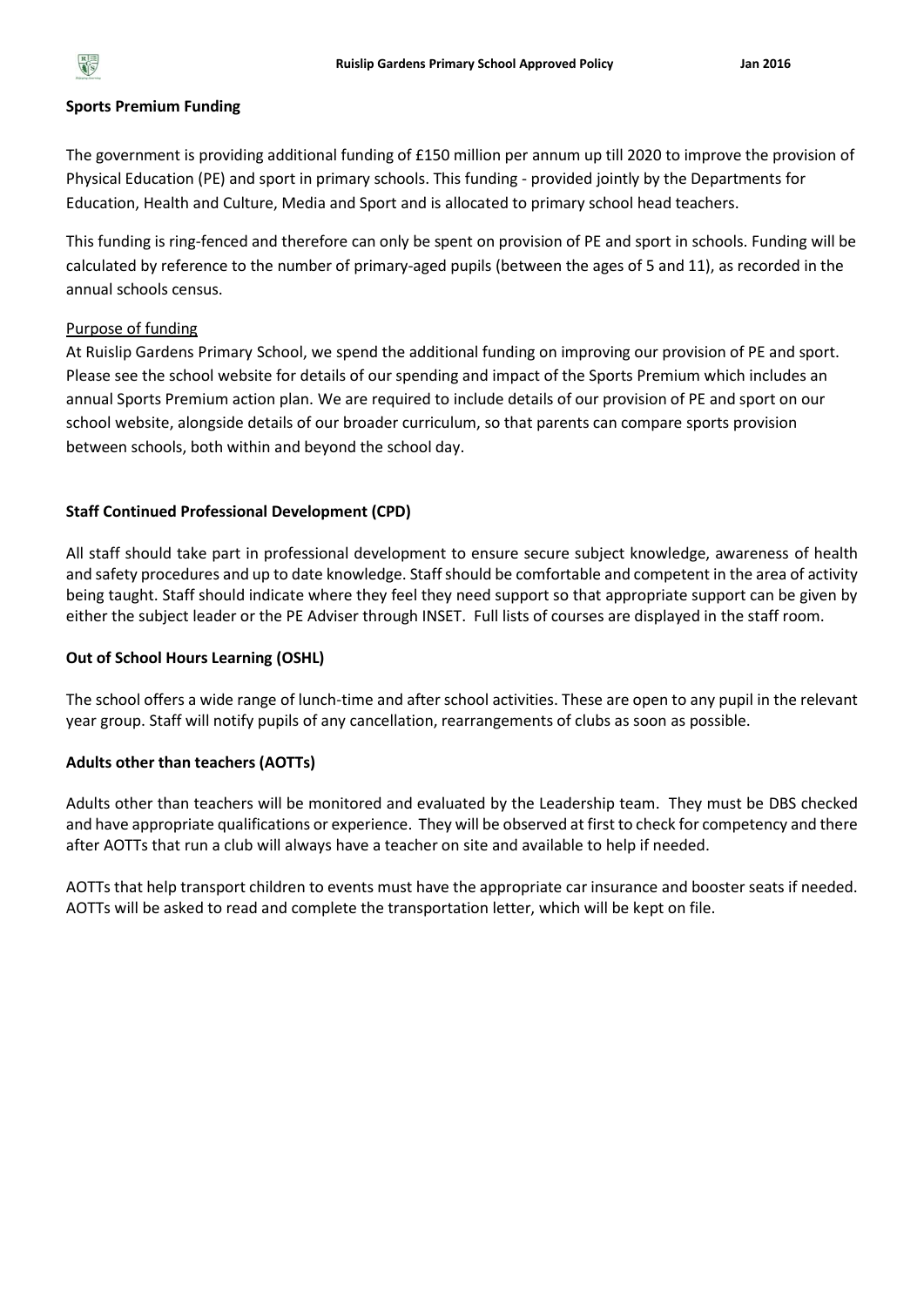

**Appendix 1**

# **PHYSICAL EDUCATION – WHOLE SCHOOL PROGRAMME**

|           | <b>Autumn</b>                      |                              | Spring                                                                                                  |                                         | Summer           |                  |
|-----------|------------------------------------|------------------------------|---------------------------------------------------------------------------------------------------------|-----------------------------------------|------------------|------------------|
| Nursery   |                                    |                              | A range of activities, focussing on developing listening skills as well as fine and gross motor skills. |                                         |                  |                  |
|           |                                    |                              |                                                                                                         | Some activities taken from Action Kids. |                  |                  |
| Reception | <b>Create</b>                      | Create                       | Create                                                                                                  | Create                                  | Multi            | Games/Family     |
|           | development                        | development                  | development                                                                                             | development                             | skills/Outdoor   | Picnic dance.    |
|           | Unit 1- Personal                   | Unit 2- Social               | Unit 3- Cognitive                                                                                       | Unit 4- Creative                        | and adventurous. |                  |
|           | skills.                            | skills                       | skills.                                                                                                 | skills.                                 |                  |                  |
| Year 1    | Create                             | Create                       | Create                                                                                                  | Create                                  | Multi            | <b>Athletics</b> |
|           | development                        | development                  | development                                                                                             | development                             | skills/Outdoor   |                  |
|           | <b>Unit 1- Personal</b>            | <b>Unit 2- Social skills</b> | <b>Unit 3- Cognitive</b>                                                                                | Unit 4- Creative                        | and adventurous. |                  |
|           | skills.                            |                              | skills.                                                                                                 | skills.                                 |                  |                  |
|           | Games                              | Games                        |                                                                                                         |                                         | Dance            |                  |
|           |                                    |                              | Gym                                                                                                     | Gym                                     |                  | Dance            |
|           |                                    |                              |                                                                                                         |                                         |                  |                  |
|           |                                    |                              |                                                                                                         |                                         |                  |                  |
| Year 2    | Create                             | Create                       | Create                                                                                                  | Create                                  | Multi            | <b>Athletics</b> |
|           | development                        | development                  | development                                                                                             | development                             | skills/Outdoor   |                  |
|           | <b>Unit 1- Personal</b><br>skills. | <b>Unit 2- Social skills</b> | <b>Unit 3- Cognitive</b><br>skills.                                                                     | <b>Unit 4- Creative</b><br>skills.      | and adventurous. |                  |
|           |                                    | Games                        |                                                                                                         |                                         |                  | Dance            |
|           | <b>Games</b>                       |                              | Gym                                                                                                     | Gym                                     | Dance            |                  |
|           |                                    |                              |                                                                                                         |                                         |                  |                  |
|           |                                    |                              |                                                                                                         |                                         |                  |                  |
| Year 3    | Create                             | Create                       | Create                                                                                                  | Create                                  | Multi            | Athletics        |
|           | development                        | development                  | development                                                                                             | development                             | skills/Outdoor   |                  |
|           | <b>Unit 1- Personal</b>            | <b>Unit 2- Social skills</b> | <b>Unit 3- Cognitive</b>                                                                                | <b>Unit 4- Creative</b>                 | and adventurous. |                  |
|           | skills.                            |                              | skills.                                                                                                 | skills                                  |                  |                  |
|           |                                    | Games                        |                                                                                                         |                                         | Dance            | Dance            |
|           | <b>Games</b>                       |                              | Gym                                                                                                     | Gym                                     |                  |                  |
|           |                                    |                              |                                                                                                         |                                         |                  |                  |
| Year 4    | Create                             | Create                       | Create                                                                                                  | Create                                  | Multi            | <b>Athletics</b> |
|           | development                        | development                  | development                                                                                             | development                             | skills/Outdoor   |                  |
|           | <b>Unit 1- Personal</b>            | <b>Unit 2- Social skills</b> | <b>Unit 3- Cognitive</b>                                                                                | <b>Unit 4- Creative</b>                 | and adventurous. |                  |
|           | skills.                            |                              | skills.                                                                                                 | skills                                  |                  |                  |
|           |                                    | Swimming                     |                                                                                                         |                                         | Swimming         |                  |
|           | <b>Swimming</b>                    |                              | <b>Swimming</b>                                                                                         | <b>Swimming</b>                         |                  | Swimming         |
|           |                                    |                              |                                                                                                         |                                         |                  |                  |
|           |                                    |                              |                                                                                                         |                                         |                  |                  |
|           |                                    |                              |                                                                                                         |                                         |                  |                  |
| Year 5    | Create                             | Create                       | Create                                                                                                  | Create                                  | Multi            | <b>Athletics</b> |
|           | development                        | development                  | development                                                                                             | development                             | skills/Outdoor   |                  |
|           | <b>Unit 1- Personal</b>            | <b>Unit 2- Social skills</b> | <b>Unit 3- Cognitive</b>                                                                                | <b>Unit 4- Creative</b>                 | and adventurous. |                  |
|           | skills.                            |                              | skills.                                                                                                 | skills                                  |                  | Dance            |
|           |                                    | Games                        |                                                                                                         |                                         | Dance            |                  |
|           | Games                              |                              |                                                                                                         |                                         |                  |                  |
|           |                                    |                              | Gym                                                                                                     | Gym                                     |                  |                  |
| Year 6    | Create                             | Create                       | Create                                                                                                  | Create                                  | Multi            | <b>Athletics</b> |
|           | development                        | development                  | development                                                                                             | development                             | skills/Outdoor   |                  |
|           | <b>Unit 1- Personal</b>            | <b>Unit 2- Social skills</b> | <b>Unit 3- Cognitive</b>                                                                                | <b>Unit 4- Creative</b>                 | and adventurous. |                  |
|           | skills.                            |                              | skills.                                                                                                 | skills                                  |                  |                  |
|           |                                    | Games                        |                                                                                                         |                                         | Dance            | Dance            |
|           | Games                              |                              | Gym                                                                                                     | Gym                                     |                  |                  |
|           |                                    |                              |                                                                                                         |                                         |                  |                  |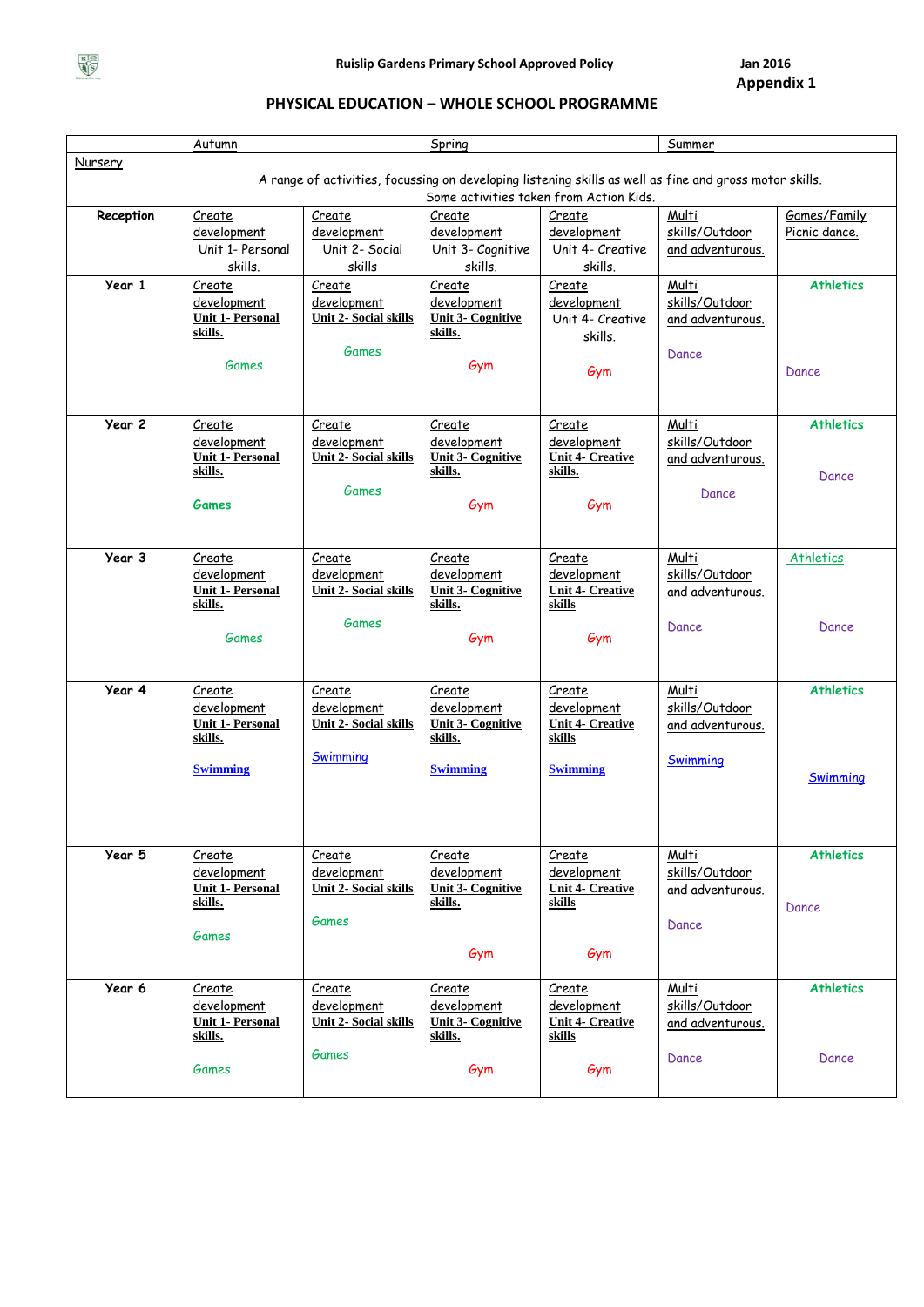

# **Appendix 2**

#### **RUISLIP GARDENS PRIMARY SCHOOL**

Dear Parent/Carer

#### **Earrings**

It was noticed that your child was wearing earrings today. May I remind you that:

- 1. Children should not wear earrings of any sort on P.E days;
- 2. If earrings must be worn because, for example, the ears have just been pierced, you should cover the earrings with plasters at the beginning of the day or send your child with plasters which they can put over the earrings before the lesson. The Welfare Officer/ class teacher may only supervise your child in putting on the plasters;
- 3. Stud earrings only are permitted hoop earrings of any sort should not be worn as they can be dangerous during play.

May I remind you that participation in P.E is a statutory requirement under the National Curriculum and children cannot be excused lessons for trivial reasons.

I would strongly recommend that your children do not wear earrings into school.

Yours sincerely,

**Marc Titeux Headteacher**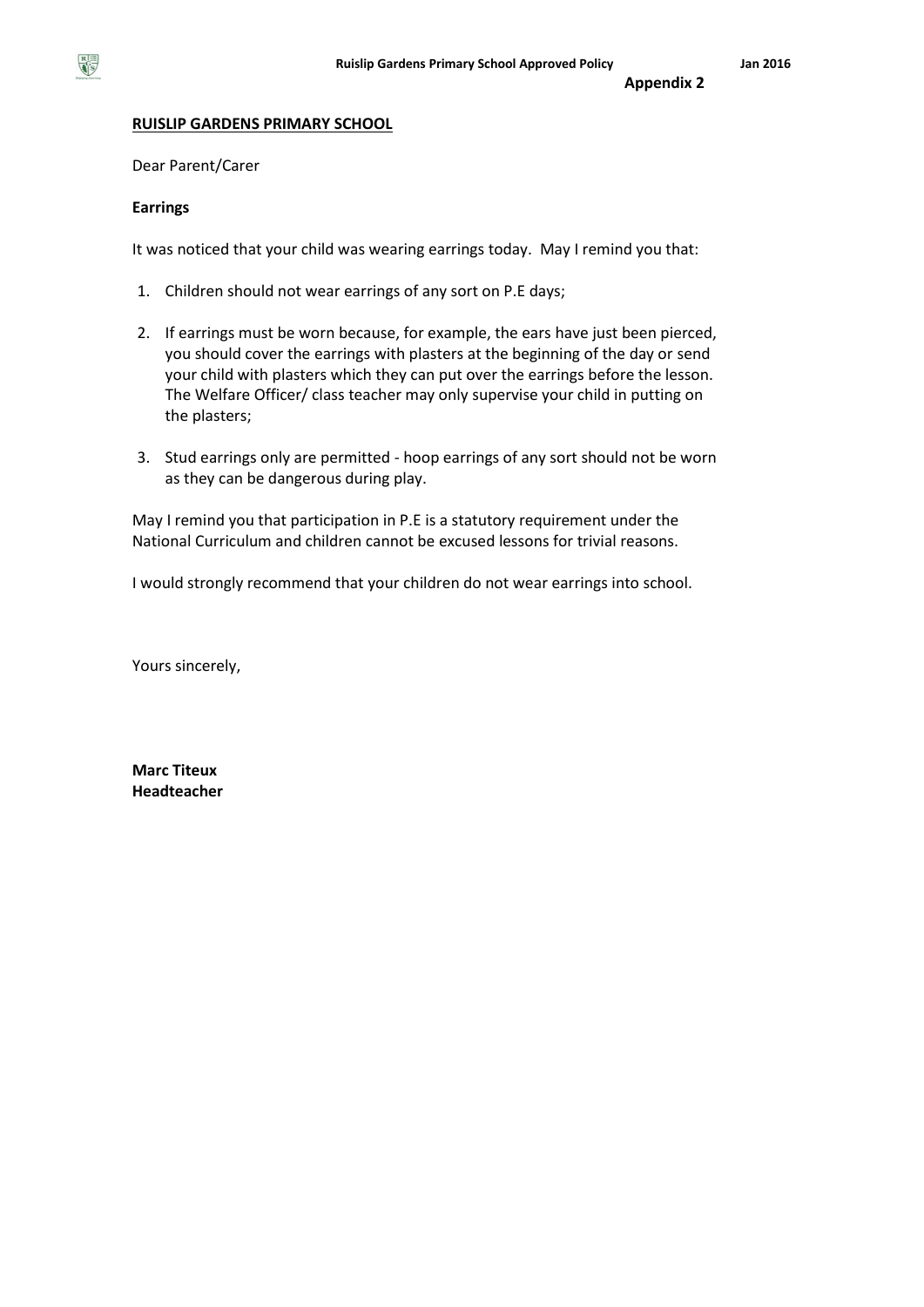

#### **Appendix 3**

### **RUISLIP GARDENS PRIMARY SCHOOL**

Dear Parents,

Thank you for your message that your child has a verruca.

It is not safe practice for children to wear plimsolls for P.E. as they can be slippery and do not give children such a good grip as bare feet.

Your child may continue bare-foot work so long as he/she has a plaster to cover the verruca and I should be grateful if you would send in a supply of plasters for this purpose.

Yours sincerely,

**Marc Titeux Headteacher**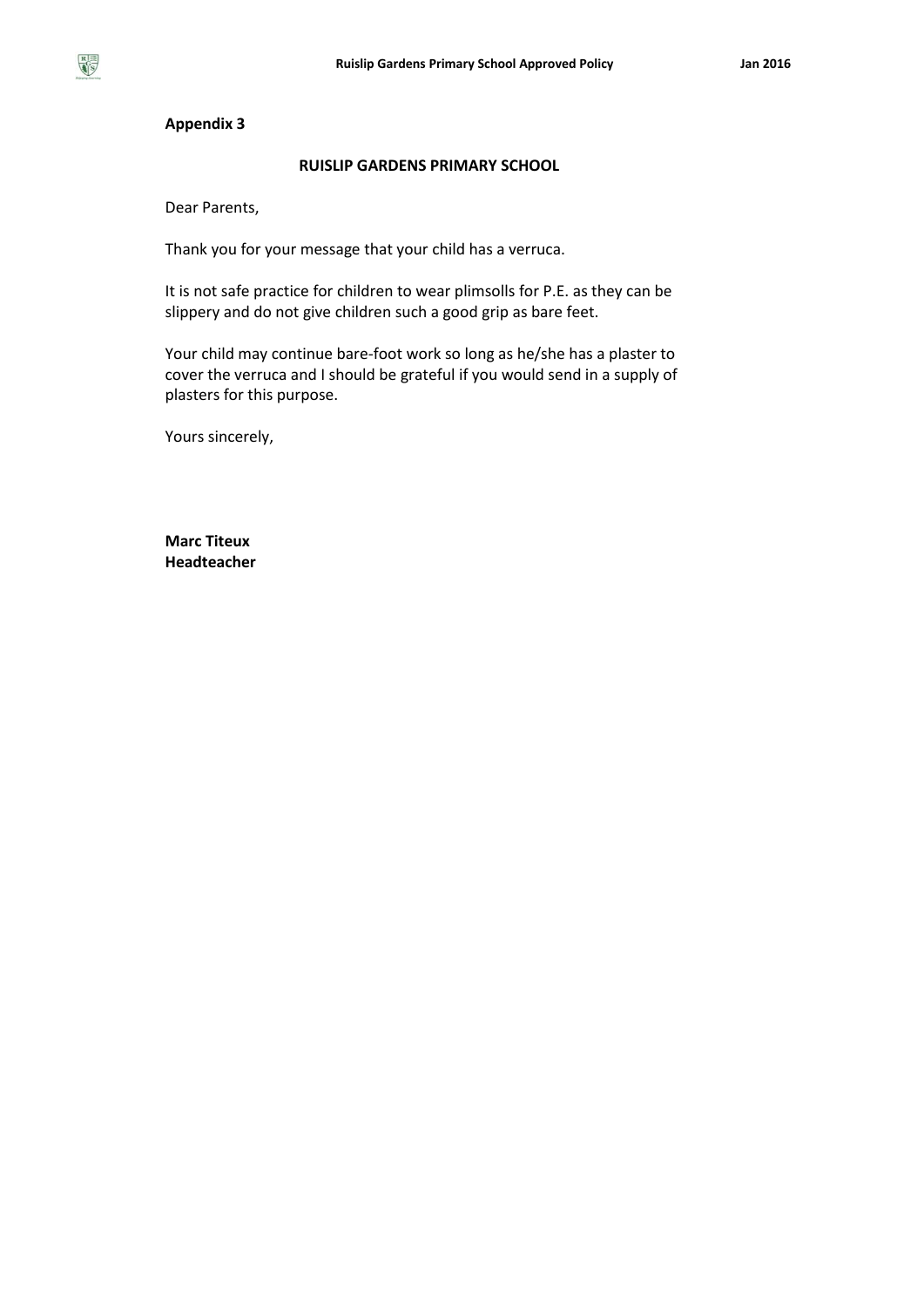

# **SCHOOL SWIMMING - CODE OF PRACTICE**

# **1. INTRODUCTION**

Pool used for swimming at Ruislip Gardens Primary School:

Highgrove Swimming Pool Eastcote Road, Ruislip HA4 8DZ 01895 632544

- 1.2 Highgrove pool can easily accommodate 50 60 children at any one session.
- 1.3 For schools timetabled for two simultaneous sessions at Highgrove the maximum number may be increased to 90 provided that the number of instructors (see para 3.3) and the number of teachers assisting at the poolside (see para 4.5) are increased accordingly.
- 1.4 For children with moderate learning difficulties or emotional and behavioural difficulties, the group size should not exceed 15 except that, when two classes are timetabled simultaneously at Highgrove, the total numbers may be increased to 30 providing that the number of instructors and teachers is increased accordingly. The group size for children with severe learning difficulties should not exceed 10.
- 1.5 The aim of this code is to show as clearly as possible the duties and responsibilities of Hillingdon Leisure Services, and those of the school.

# **2. THE SWIMMING PROGRAMME**

- 2.1 The school swimming programme is intended for organised lessons, no provision is made for recreational swimming.
- 2.2 The programme has been developed within the broad framework of the Borough's swimming tests and the requirements of the National Curriculum.
- 2.3 The programme will include testing for the Borough's certificates. Testing for other awards must take place in sessions arranged at the end of school term after the swimming programme has ended unless arrangements are made for a qualified member of staff to test at other times during the school year.

# **3. DUTIES AND RESPONSIBILITIES - HILLINGDON LEISURE SERVICES (HLS)**

#### **GENERAL**

- 3.1 A qualified first aider will be on the premises at all times.
- 3.2 HLS staff will organise and lead any evacuation of the pool. Copies of the evacuation procedure will be sent direct to each school at the beginning of each Autumn term.

#### **INSTRUCTORS**

- 3.3 One instructor will be provided for every group of about 30 children. Larger groups of up to 60 children will therefore be provided with two instructors.
- 3.4 In the event of staff absence, the school will be notified at the earliest opportunity should it be necessary to cancel the session or to reduce the number of pupils attending.
- 3.5 The instructor must be on the poolside at all times whilst the children are present.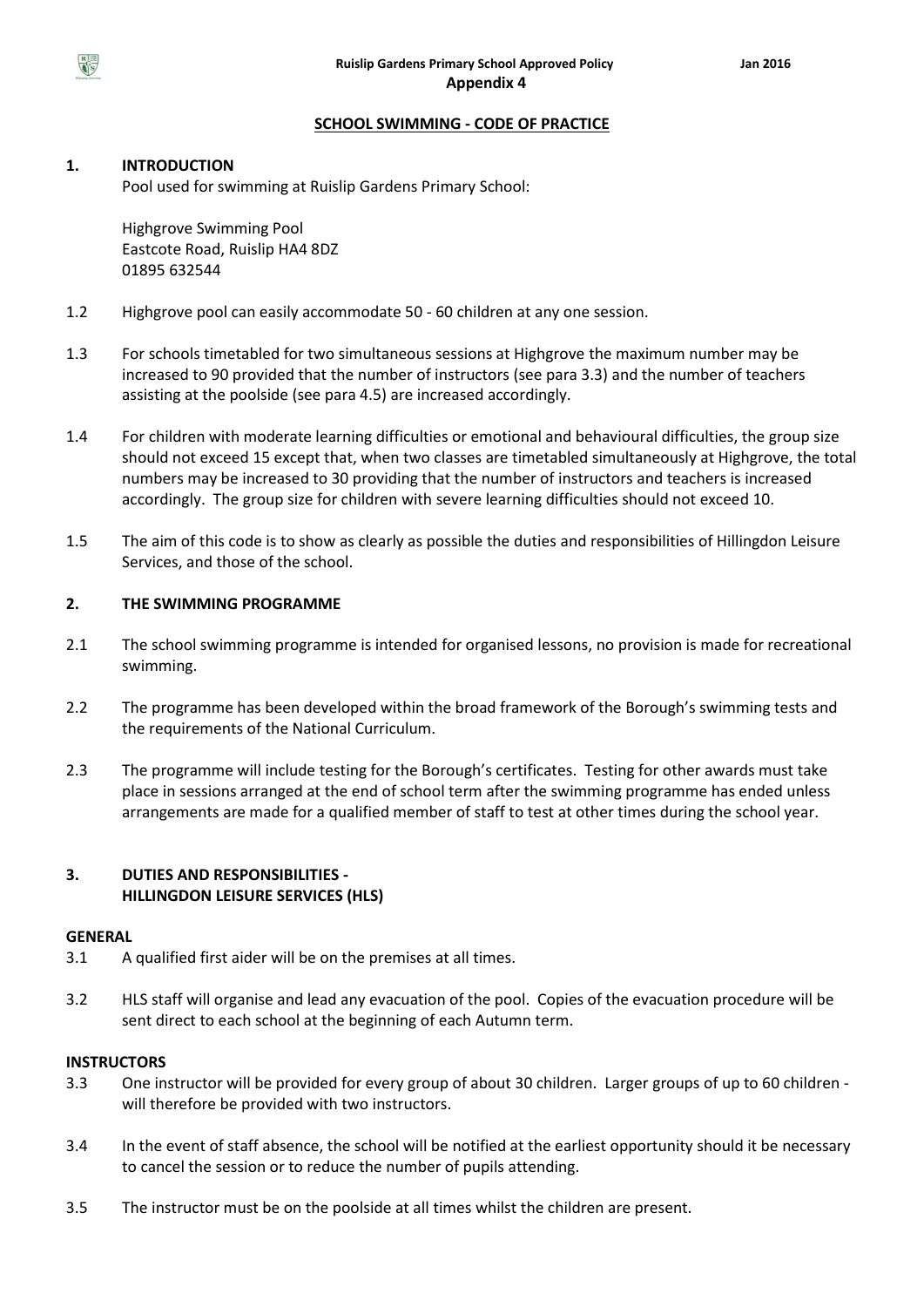

3.6 The instructor must not enter the water except in an emergency. If particularly anxious children require assistance from the Instructor in the pool, special arrangements should be made for them to attend at another time.

- 3.7. The instructor must wear clothing suitable to allow for immediate entry into the water in an emergency. Footwear appropriate for a swimming pool (e.g. gym shoes or rubber sandals) must be worn, and the instructor must carry a whistle at all times whilst involved in the teaching of swimming.
- 3.8 It is the responsibility of the instructor to check upon the location of the life-saving and first aid equipment at the start of each swimming session. Instructors must also be aware of the number and location of life guards on duty during the session, and of the member of the pool staff responsible for first aid.
- 3.9 The instructor is responsible for seeing that all artificial aids are set out and returned to the store at the beginning and end of each morning and afternoon session. The Instructor must notify the Pool Manager of any deficiencies in the quality and quantity of the equipment. Only aids approved by the local authority must be used.
- 3.10 The instructor responsible, in consultation with the teacher in charge, for arranging the swimming groups. No teacher will be given a group larger than he/she feels competent to supervise.
- 3.11 The instructor must liaise with the teacher in charge if that member of staff has nationally recognised qualifications about the programme of work for the children and should also advise upon the suitability of pupils to be entered for the Advanced Swimming Test.
- 3.12 The instructor is responsible for testing the children for all of the standards and awards in the London Borough of Hillingdon's Education Swimming Programme (see Annex A) but not other National awards if a member of staff is qualified to test.
- 3.13 The instructor may order pupils from the water but must not send them from the poolside. Any matters of discipline must be referred to the teacher in charge.
- 3.14 The instructor must report any accident immediately to the teacher in charge.
- 3.15 The instructor must report to the Pool Manager if, for any reason, it is not possible to comply with this code of practice.
- 3.16 The Pool Manager should be contacted if the school considers that Hillingdon Leisure Services has not met any of its duties or responsibilities. If, after that, the school is still not satisfied the Headteacher should contact Recreation Services at the Civic Centre, Tel: 01895 250310. If the problem continues to be unresolved, the Headteacher should contact Alan Matthews, Education Services (01895 250494) who will, if necessary, arrange a meeting to discuss the matter.

# **LIFEGUARDS**

- 3.17 Lifeguards will be provided on the poolside throughout the session. The number of lifeguards is determined in accordance with the advice given in the Health and Safety Commission/Sports Council document "Safety in Swimming Pools".
- 3.18 For Hayes and Highgrove Pools, a minimum of three lifeguards will be provided. At least one lifeguard will be provided at William Byrd Pool except when a small group of children are the only pool users. The instructor will then act as lifeguard.
- 3.19 The duties and responsibilities of the lifeguards as set out in the Poolside Code of Practice issued to HLS staff include: to be alert and attentive at all times, to observe the whole of the pool or the whole of any designated area, to be ready to respond instantly and effectively to any incident or emergency, and to remain on duty until the relief takes over.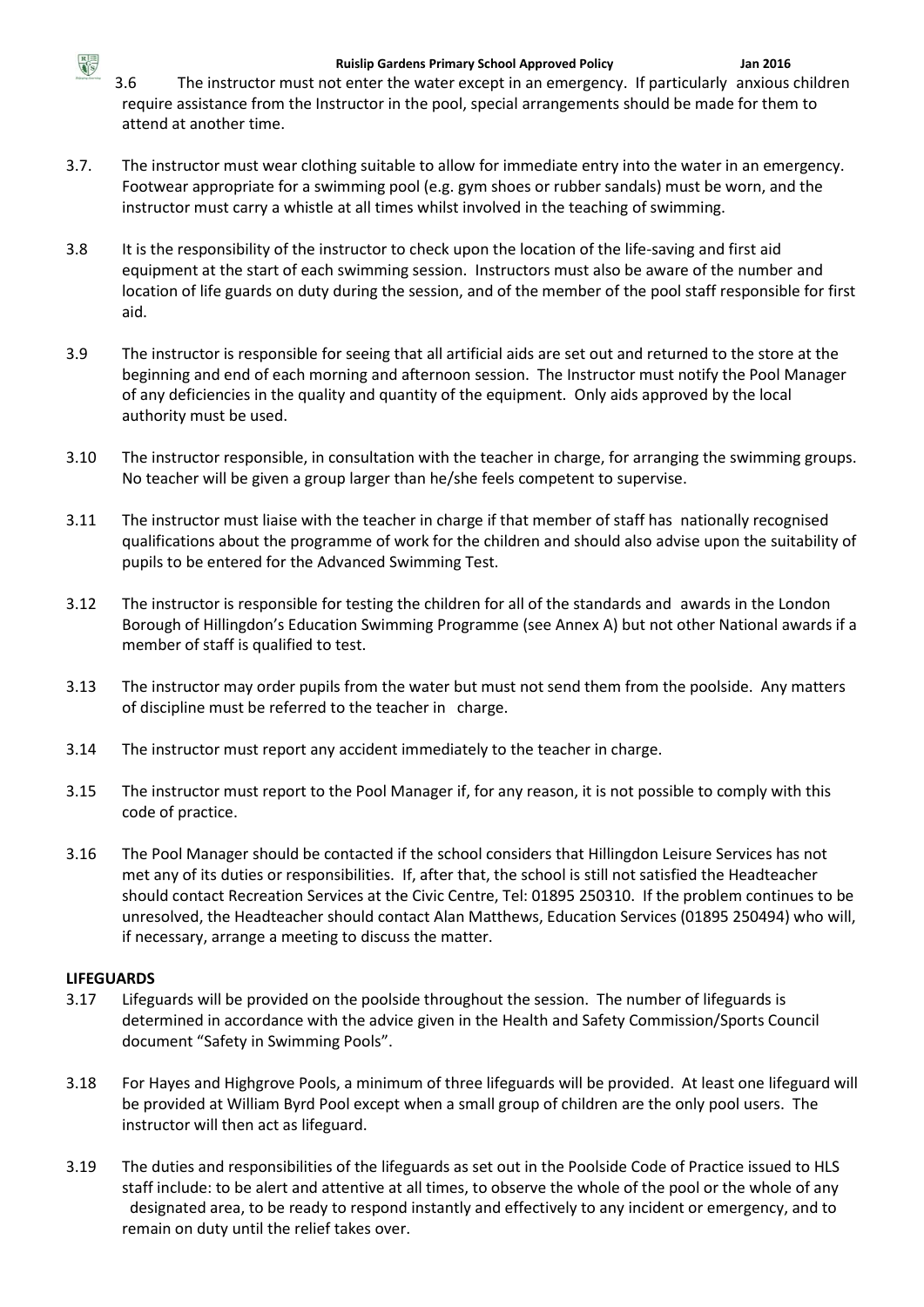

- 3.20 To help lifeguards keep alert, they remain in one observation position for no more that 15 minutes at a time, and are on the poolside for a maximum of 45 minutes before taking a 15 minute break, They are required to have the necessary swimming, lifesaving and first aid skill and must attend designated training courses to keep their qualifications up to date.
- 3.21 All lifeguards will hold as a minimum qualification the National Pool Lifeguards Certificate.

#### **CHARGES**

- 3.22 The current rates are as advised by Leisure Services.
- 3.23 Rates are reviewed annually and any increases applied with effect from 1 April. A maximum charge permitted is set by the Council.
- 3.24 Bookings are renewed on an annual basis. HLS should be given a minimum of one term's notice of any intention to withdraw from swimming lessons.

#### **4. DUTIES AND RESPONSIBILITIES - THE SCHOOL**

#### **GENERAL**

4.1 Pupils who, for any reason, are unable to participate in swimming should not (if possible) accompany the group to the pool.

4.2 Whilst on pool premises, the staff of the school must comply with this code of practice and inform the Pool Manager (and the Headteacher on return to school) if, for any reason, it is not possible to do so.

#### **SUPERVISION**

- 4.3 Because of the continuing responsibility for the group whilst on pool premises, the teacher in charge must be present at the poolside throughout the session.
- 4.4 A swimming register must be kept by the school. It should be completed immediately prior to departure from the school, and then taken to each swimming lesson.
- 4.5 The school must provide at least one teacher (or other adult) willing and suitably qualified (see 4.11) to assist with the poolside instruction for every 30 children attending.
- 4.6 The Headteacher is responsible for providing adequate supervision in the changing rooms. If, exceptionally, this is not possible, the Pool Manager will provide pool staff to help with the supervision but should be given as much notice as possible.
- 4.7 The Headteacher must be satisfied that the teacher in charge has effective discipline over the group concerned, and is aware of the practices and organisation necessary to ensure that the lesson is conducted in safety. It is also helpful if the teacher is familiar with a suitable scheme of work for swimming.
- 4.8 The teacher in charge must accept responsibility for the supervision and conduct of the group in the same way as during any other part of the school day. This applies not only to the journey to and from the pool but also throughout the time the group is on pool premises. Any matters of discipline will be for the teacher in charge to deal with.
- 4.9 No child must be allowed to leave the poolside without the permission of the teacher in charge.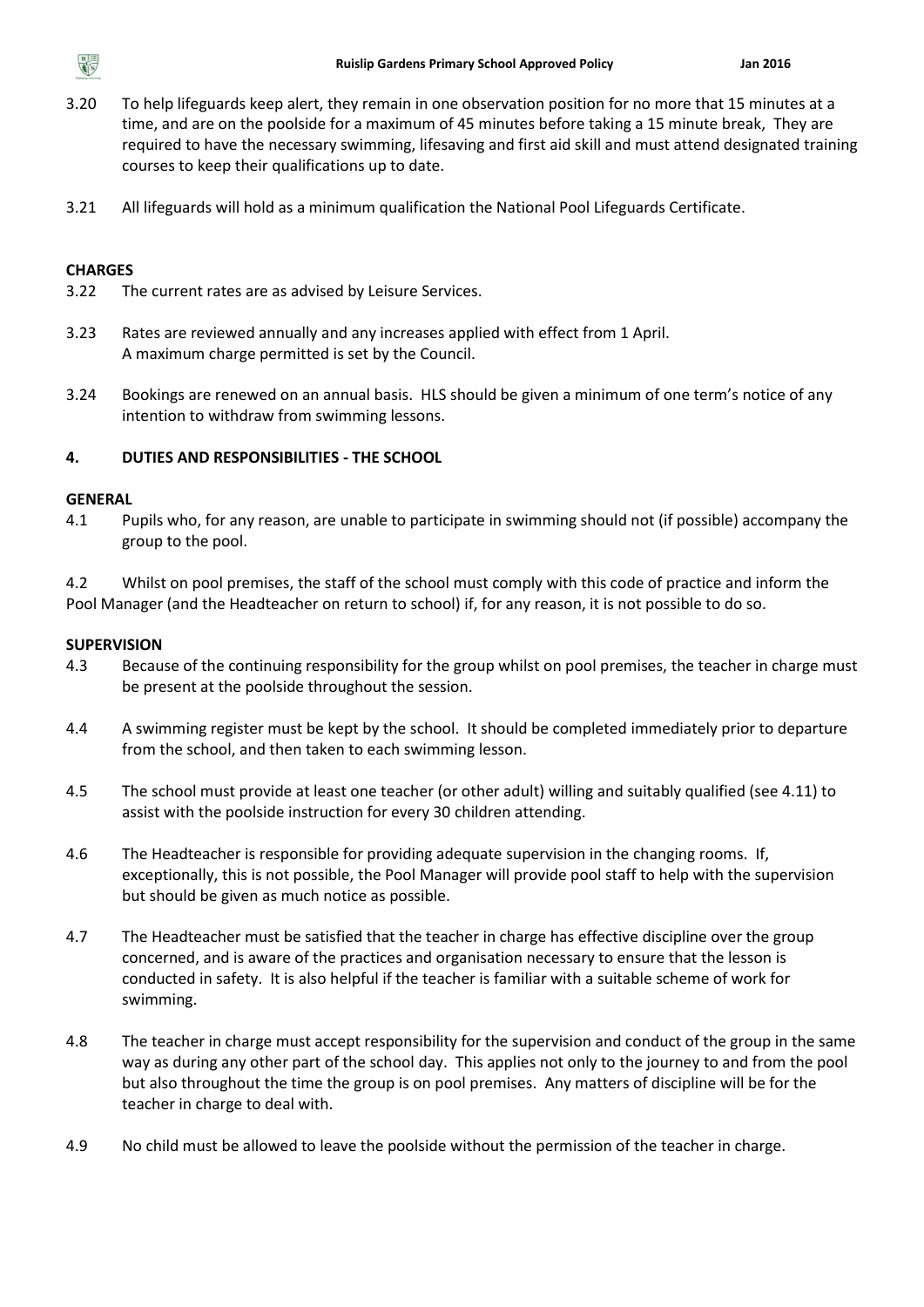

# **INSTRUCTION**

- 4.10 If for any reason a teacher is unable to assist with the poolside instruction, a second person who can assist must accompany the group in order to maintain the 1:30 ratio referred to in paragraph 4.5.
- 4.11 The person assisting with the instruction must hold a recognised ASA/STA teaching qualification, or have attended an appropriate in-house training course, or be enrolled to take the in-house course as soon as a place becomes available.
- 4.12 The teacher or other adult involved in giving instruction must remain on the poolside and should not enter the water except in an emergency. If particularly anxious children require assistant from the teacher in the pool, either special arrangements should be made for them to attend at another time, or additional; help should be provided by the school.
- 4.13 It is the responsibility of Hillingdon Leisure Services to provide lifeguards but the Instructor and the school staff must also assume a responsibility for the safety of the children whilst in the water.

# **EQUIPMENT**

- 4.14 Wherever possible, all school staff on the poolside should wear clothing suitable to allow for immediate entry into the water in the event of an emergency.
- 4.15 All school staff on the poolside must have footwear suitable for a swimming pool, i.e. gym shoes or rubber sandals. These will need to be kept solely for use on the poolside since gym/track shoes worn out of doors will not be acceptable.
- 4.16 Staff involved in swimming instruction must carry a whistle at all times.
- 4.17 Staff need to be aware of the location of life-saving and first aid equipment. They should also note the number and locations of lifeguards on duty. If there are any concerns about lifeguard provision, the teacher in charge should immediately contact the Pool Manager.

# **HYGIENE**

- 4.18 Children must be taught the need to use handkerchief, toilet and footbath before entering the water.
- 4.19 At the start of each school year, Headteachers should draw to the attention of parents whose children will be going swimming the need for them to regularly check their child's feet for Athlete's Foot, open sores or other skin complaints, and to seek their doctor's advice before allowing the child to resume swimming.
- 4.20 All girls and boys with long hair should be encouraged to wear swimming hats which can be any colour except yellow (see 4.22 below).

# **PHYSICAL FITNESS OF PUPILS**

- 4.21 A child known to have any form of ear ailment should not be allowed to swim unless a medical certificate is produced declaring that he or she may do so.
- 4.22 Similarly, a medical certificate should be required before any child known to have a history of epilepsy, severe asthma or similar medical condition is allowed to swim. These pupils must wear a distinctive yellow swim hat and, if the child's medical condition warrants it, an extra adult should be present on the poolside with the sole duty of observing the child and summoning immediate assistance if required. It is important that when children with asthma go swimming, their inhalers are taken to the pool also.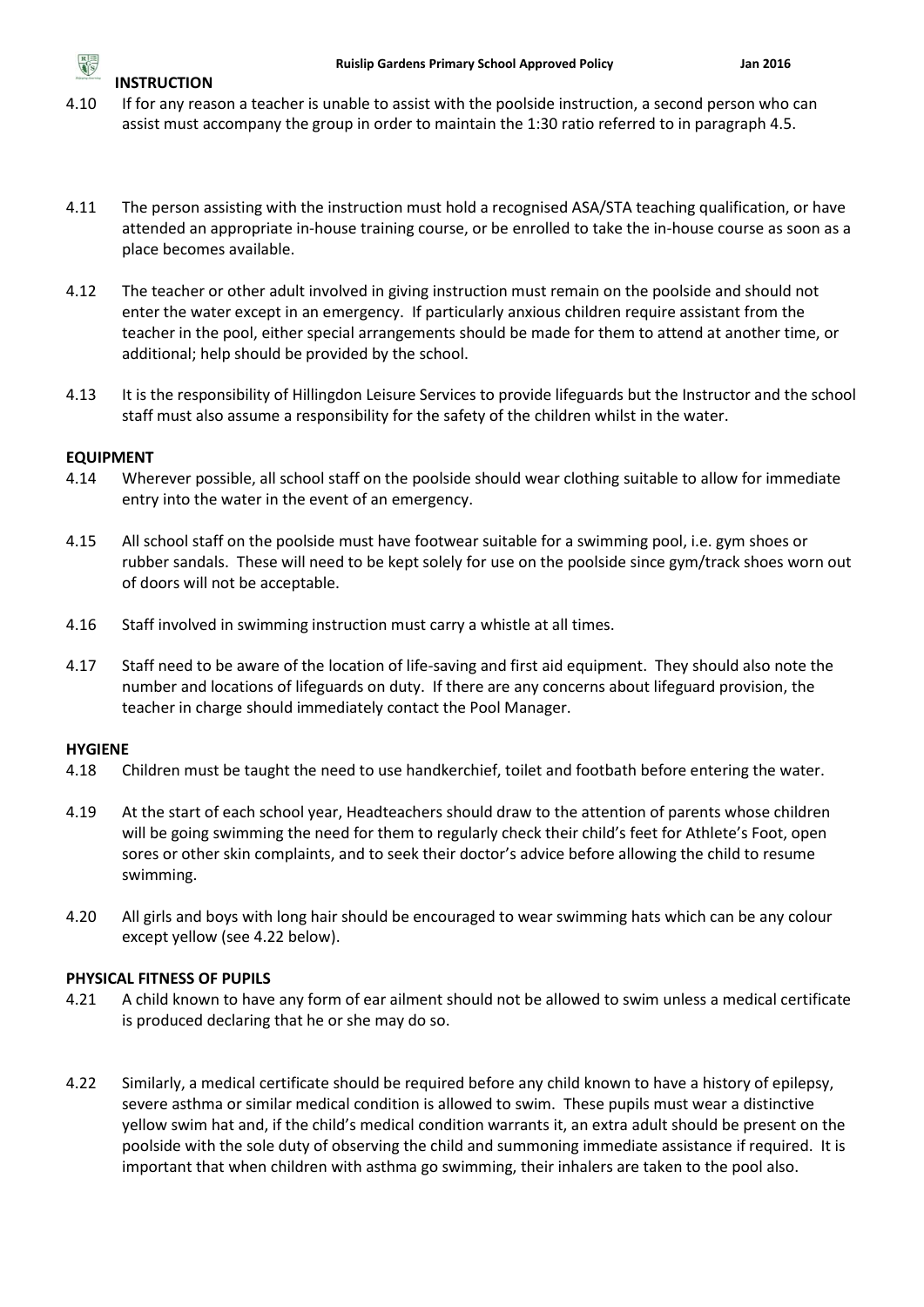

4.23 It is the responsibility of the teacher in charge, at the start of each session, to inform the instructor and lifeguards of any child with a medical condition which could put them at added risk in the water.

4.24 The teacher in charge must also inform the instructor of any other medical, physical or behavioural problems of individual children which could affect the organisation or conduct of the lesson.

# **ACCIDENT PROCEDURE**

- 4.25 Any accident to a child occurring on the pool premises must be reported immediately by the teacher in charge to the Pool Manager. An accident report form must then be completed immediately upon return to school.
- 4.26 Likewise, an accident report form must be completed in respect of any accident occurring during the journey to or from the pool.

# **TRAVEL TO AND FROM THE POOL**

- 4.27 All coaches must have seat belts.
- 4.28 The Council's insurance cover allows for up to 40 pupils to travel on a coach with one member of staff in addition to the driver. However, it is strongly recommended that a minimum of two adults, one of them a teacher, should accompany each coach party.
- 4.29 Pupils must be properly supervised at all times. This applies not only during the journey but also when getting on and off since these are the times when the great majority of accidents occur. Whilst travelling on the coach, pupils should not be allowed to stand or to kneel on the seats, or to have food or drink, and noise should be kept to a reasonable level so as not to distract the driver.
- 4.30 Groups of children walking to the pool should be accompanied by a minimum of two adults, one of whom should be a teacher. One adult should walk at the front and one at the rear of the party.

# **5.0 SAFETY RULES**

- 5.1 Children, teachers and instructor must all be aware of the safety rules to be strictly followed throughout the swimming programme., It is the joint responsibility of the school staff and the instructor to make sure that the rules are clearly understood by the children.
- 5.2 Children must understand the importance of the whistle in the pool area. When the whistle is blown, they must pay immediate attention and await further instructions. Good discipline is essential.
- 5.3 Children must not be allowed to go or to leave the poolside without the permission of the teacher in charge.
- 5.4 Children must not enter the water until told by the instructor or teacher in charge that they may do so, and must leave the water immediately when told. They must understand clearly the area of the pool if which they are to swim, and only those who hold or are working towards the Elementary Certificate should be allowed in water exceeding four feet in depth. Borough swimming tests are outlined in Annex A.
- 5.5 Running along the poolside, pushing in, ducking and playing tag games are not allowed.
- 5.6 Diving (see section 6.0) is not allowed except when under specific control of the instructor or teacher.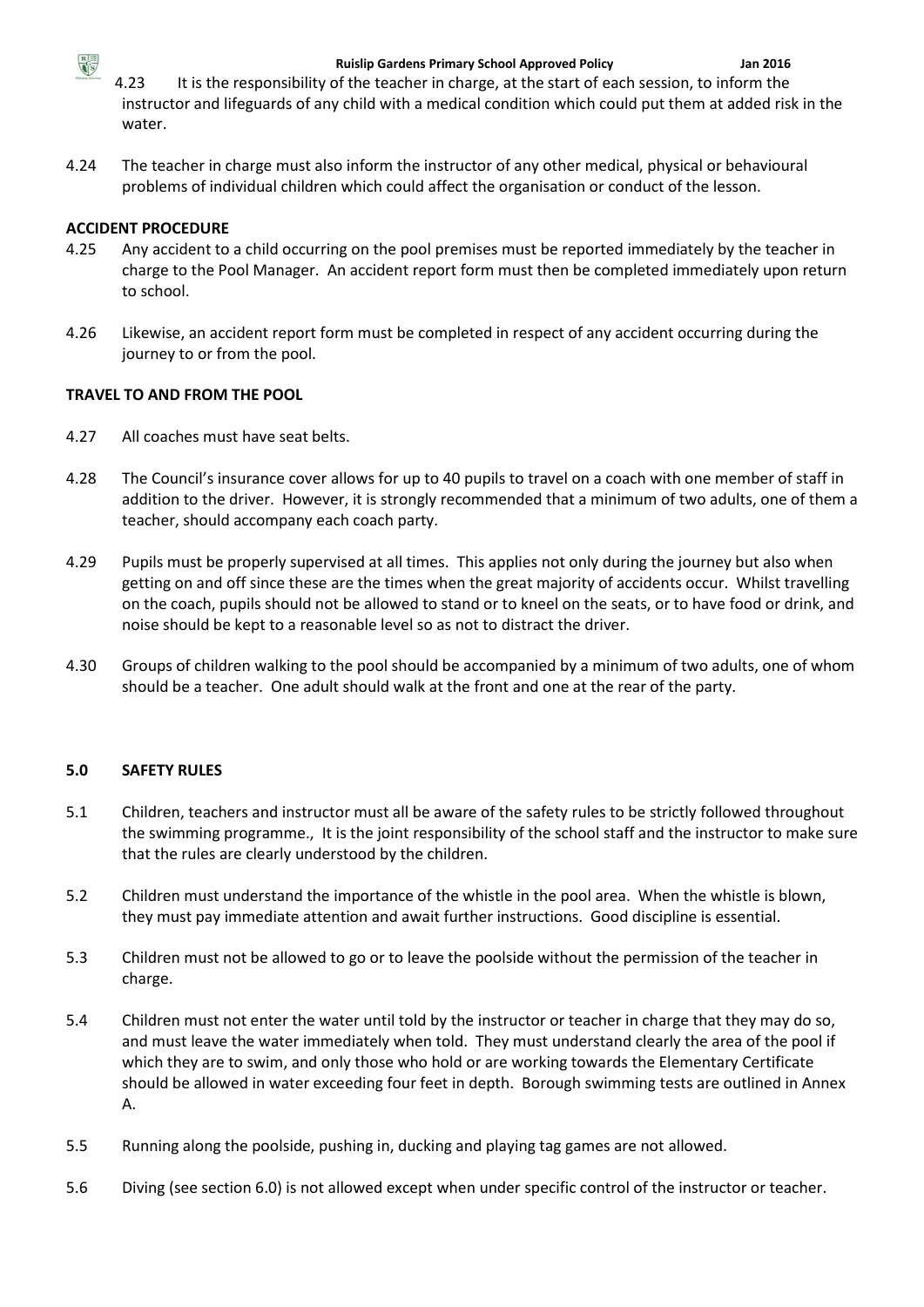

5.7 Underwater swimming is prohibited at all times accept when included in a lesson as a section of work dealing with survival swimming.

- 5.8 Children must not take food or drink of any sort into the pool and it is particularly important that sweets and chewing gum are prohibited.
- 5.9 Children should have a cardigan or jumper available to wear after swimming lessons, even in warm weather.
- 5.10 Jewellery must not be worn in the pool. In fact, money and valuables should not be taken to the swimming pool at all.

## **6.0 DIVING**

6.1 Extreme caution is needed when introducing diving as an activity, particularly in shallow water pools. Diving must be allowed only under the direct supervision of a teacher or instructor.

### **Diving from the poolside**

- 6.2 The "sitting dive" should not be performed in depths of water of less that 0.9 metres for primary school children, and 1.5 metres for secondary.
- 6.3 A depth of water at least the height of the pupil will be required for all "feet first entry" dives. A simple jump to satisfy the confidence test requirements (outlined in Annex A) may be carried out in a minimum depth of 0.9 metres.
- 6.4 The "plunge" dive should not be allowed in less that 1.5 metres of water.
- 6.5 The "racing" dive should not be practised in less than 0.9 metres of water.
- 6.6 For the "plain header" dive, when practised or taught from the poolside, the minimum safe depth is 3 metres.
- 6.7 "Running" dives and jumps should not be permitted.

#### **ANNEX A**

#### **EDUCATION SWIMMING PROGRAMME**

- 1. Non swimmer
- 2. Confidence TestSwim 10M front paddle

Swim 10 M back paddle Front glide Back glide Jump into deep water.

# 3. National Curriculum

#### (Water Test A) Start in the water

Swim 25M in an efficient manner, not necessarily using a recognised stroke but certainly using both arms and legs.

(Water Test B) Tread water for a minimum of 30 seconds to include full rotation in a vertical or horizontal (face up) position.

(Waters Test C) Submerge the body completely under the water and surface to face the examiner.